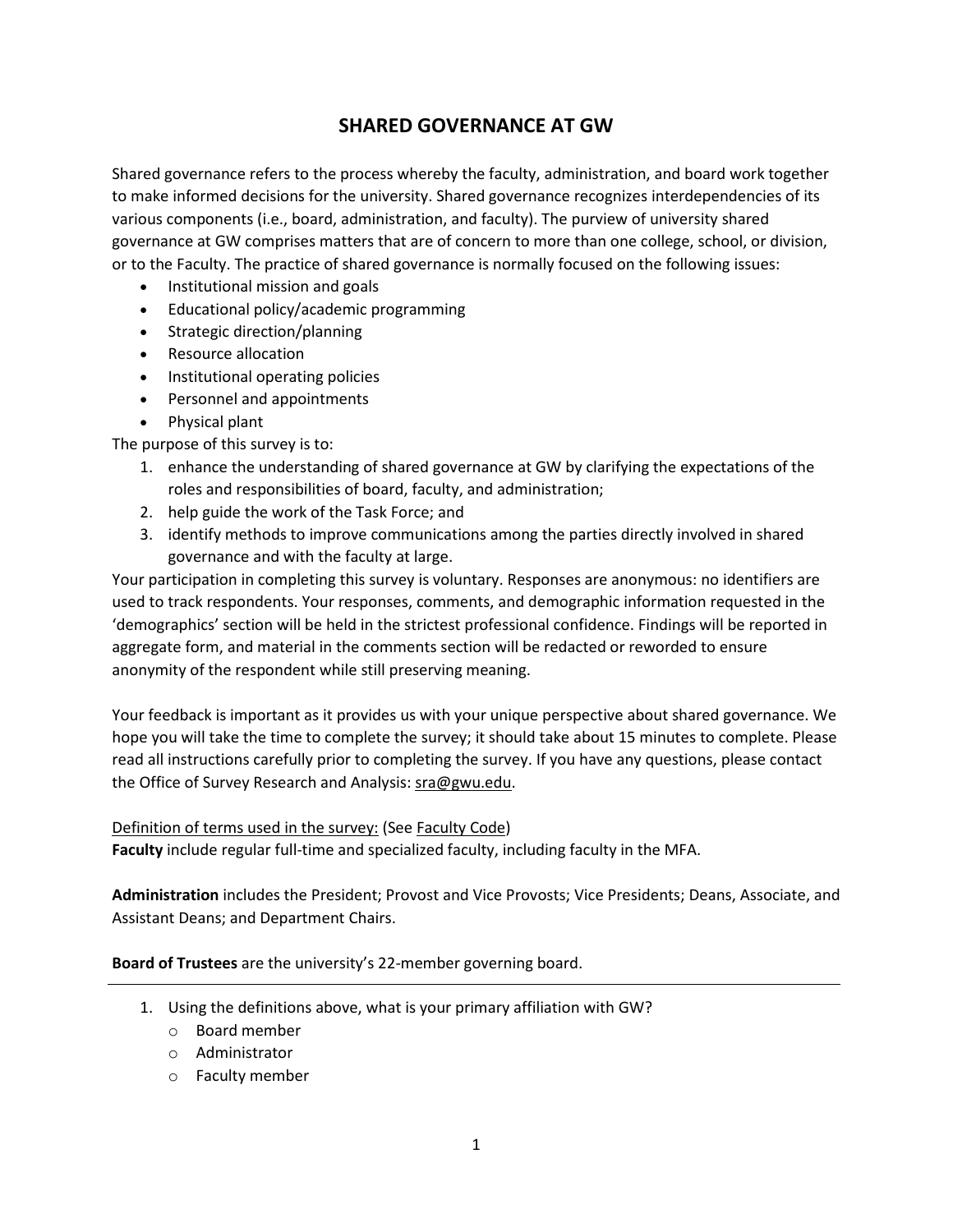# **Section 1. Who Represents the Faculty Perspective? (Faculty Only)**

The questions below are designed to solicit your opinion about how best to represent and share faculty perspectives with the administration and the board.

Instructions: In this section, you will be asked to complete questions about the faculty component of shared governance that you would like to see in place as GW completes its transition to new leadership. Each question will be asked twice, depending upon whether the issue is urgent and needs to be decided quickly (e.g., moving all instruction to remote venues because of the pandemic) or when the issue is not pressing and there is time for faculty deliberation and discussion (e.g., strategic planning).

### Answer Choices

- □ Faculty Assembly
- □ Faculty Senate, including Faculty Senate Executive Committee
- □ Relevant Faculty Senate Standing Committee(s)
- □ Academic Deans
- □ School-wide Committee(s)
- □ Department/Program Leadership
- $\Box$  Other (please specify):
- □ No basis for judgment

Please select all relevant options. If you do not think you have sufficient experience or information to answer any of these questions, select 'No basis for judgment'.

### **In urgent matters...**

- 2. Which group(s) do you think should represent the faculty perspective to the administration in shared governance matters that are urgent and need to be decided quickly? (Check all that apply)
- 3. Which group(s) should be responsible for communicating to the administration once the faculty makes its recommendations in urgent matters? (Check all that apply)

### **In non-urgent matters…**

- 4. Which group(s) do you think should represent the faculty perspective to the administration in shared governance matters that allow time for faculty deliberation and discussion? (Check all that apply)
- 5. Which group(s) should be responsible for communicating to the administration once the faculty makes its recommendations? (Check all that apply)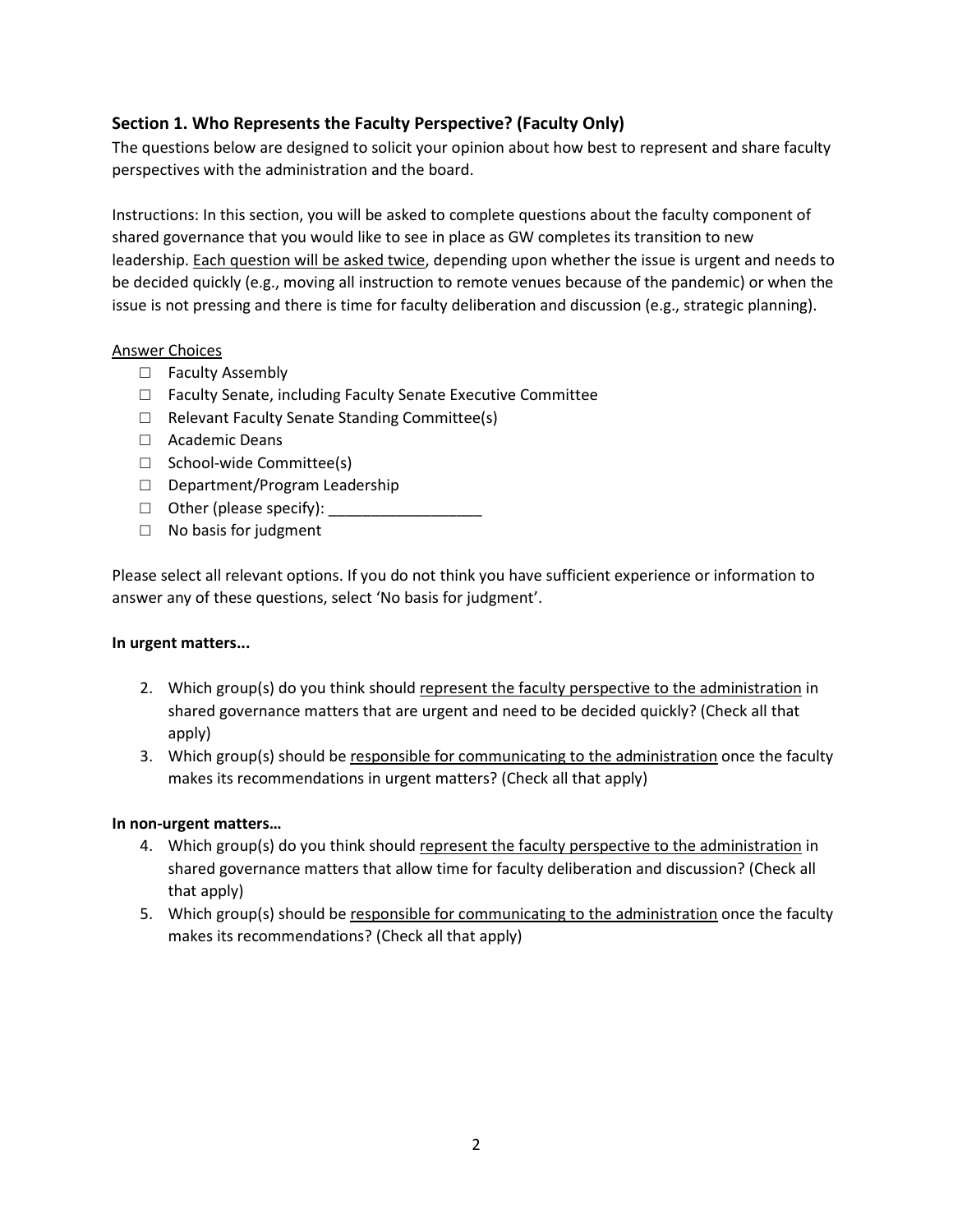## **Section 2. Decision-Making at GW**

Instructions: In this section, you will be asked to complete two questions about components of shared governance. The first question asks you to indicate the level of importance you place on shared governance relative to a variety of matters. The second question asks you to indicate your understanding of which group (faculty, administration, or board) should have the primary responsibility in making decisions or recommendations in the areas listed below.

If you think you do not have sufficient experience or information to answer any of the questions, select 'No basis for judgment'.

## Answer Choices: Importance

- o Not at all important
- o Slightly important
- o Moderately important
- o Very important
- o Extremely important
- o No basis for judgment

### Answer Choices: Primary Lead

- o **Faculty lead** means that faculty have the primary responsibility to make the decision or recommendation in this area. Faculty take the lead while other groups are informed and consulted and have the opportunity to participate meaningfully in the final decision.
- o **Administration lead** means that the administration has primary responsibility to make the decision or recommendation to the board in this area. The administration takes the lead while other groups are informed and consulted and have the opportunity to participate meaningfully in the final decision.
- o **Board lead** means that the board has primary responsibility to make the decision or approve a recommendation in this area, while the other groups have an opportunity to participate meaningfully in the final decision.
- o **Joint lead** means that the faculty and the administration, or the administration and the board, exercise equal influence in making decisions in an area.
- o No basis for judgment

### Areas of institutional decision-making:

- 6. Faculty personnel (e.g., hiring, recruitment, evaluation, promotion, and tenure)
- 7. University strategic planning
- 8. University budgetary and financial planning
- 9. University academic planning (e.g., enrollment, admission requirements)
- 10. Program-level curricular planning (e.g., content, grading, activities)
- 11. Establishment of new majors and new programs
- 12. Research enterprise (e.g., research integrity, grant applications, research infrastructure, institutes and centers)
- 13. Campus planning and space
- 14. Instructional Design and Technology (e.g., design and development of online courses, Blackboard)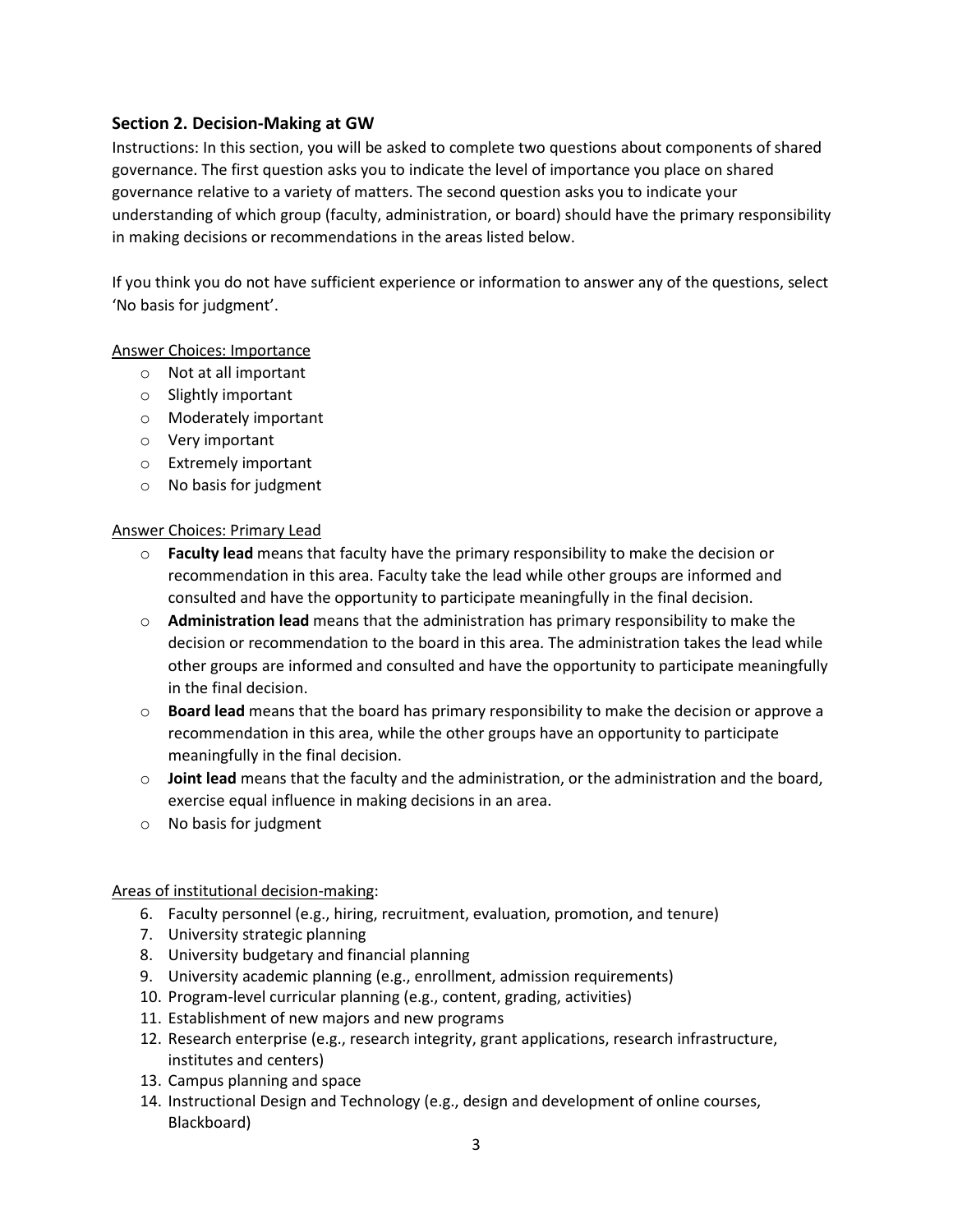- 15. Information Technology (e.g., identifies, develops, implements, and supports technologies needed for campus academic and administrative functions)
- 16. Selection and inclusion of faculty members to serve on task forces, working groups, and strategic planning
- 17. Selection and review of deans
- 18. Selection and review of the provost
- 19. Selection and review of president
- 20. Selection and review of other non-academic senior administrative officers
- 21. Internal restructuring of administrative units
- 22. Operations (e.g., facilities)
- 23. Non-faculty staffing (for positions related to research or teaching)
- 24. Student policies related to the academic mission (e.g., Code of Student Conduct)

# **Section 3. State of Shared Governance**

Below is a list of general statements about what different components of shared governance should look like in the future.

Instructions: For each statement below indicate the level of importance you place on it. If you think you do not have sufficient experience or information to answer any of the questions, select 'No basis for judgment'.

## Answer Choices: Importance

- o Not at all important
- o Slightly important
- o Moderately important
- o Very important
- o Extremely important
- o No basis for judgment

### Roles and Responsibilities

- 25. The faculty should have input in decision-making related to the academic mission.
- 26. The board should support the faculty's role in fulfilling the academic mission including oversight of the education mission, curriculum, subject matter and methods of instruction, research, faculty hiring and promotion, and those aspects of student life that relate to the academic process.
- 27. The administration should support the faculty's role in fulfilling the academic mission.
- 28. The administration should support faculty participation in strategic planning and setting priorities related to the academic mission
- 29. The administration should support faculty participation in searches for senior administrative positions.
- 30. The faculty should support the administration's role in making administrative decisions that support the academic mission.
- 31. The faculty should support the board's role in its oversight and fiduciary responsibility of GW.

## Information-sharing

32. The administration should be as transparent as possible in its decisions that affect the academic mission of the university.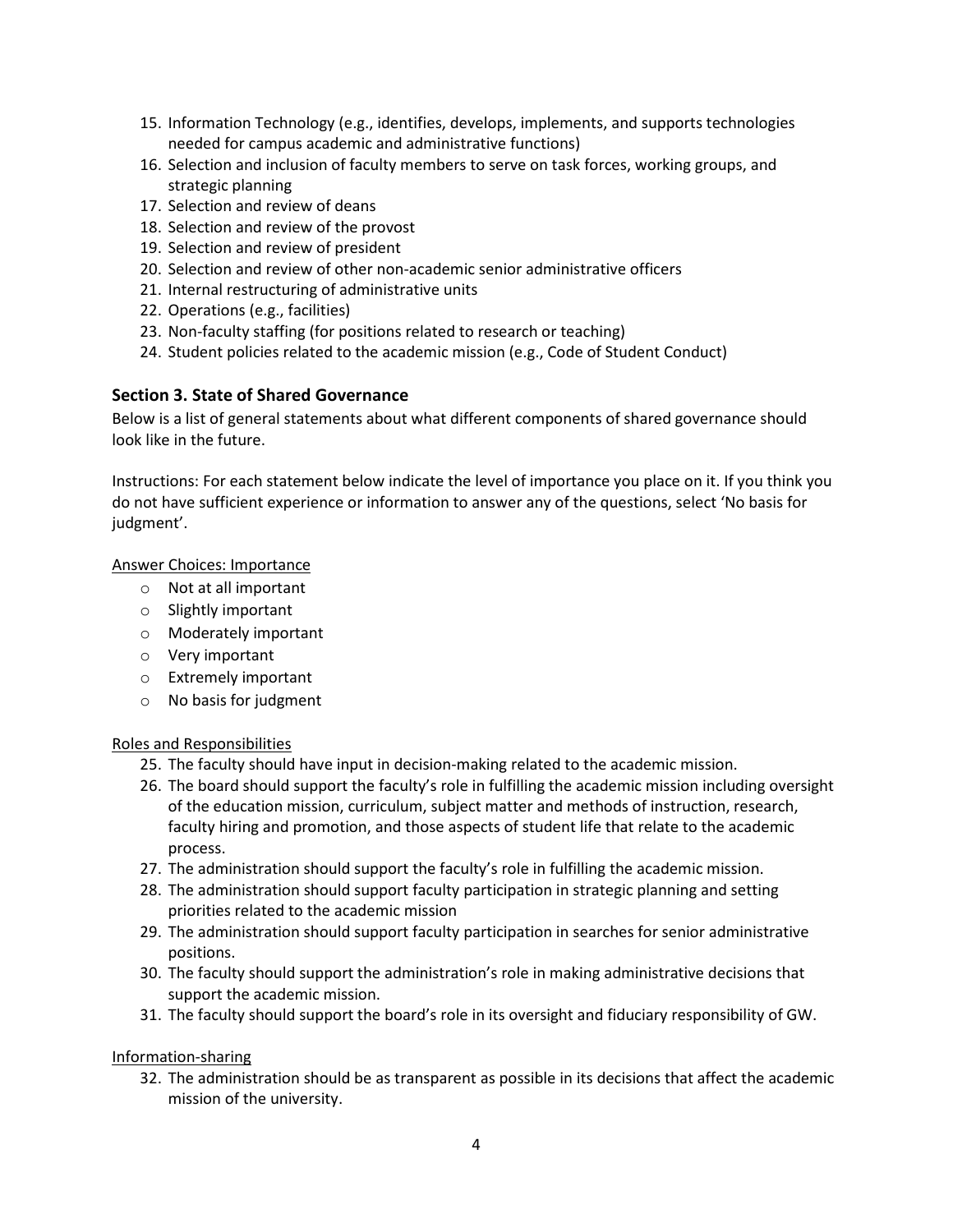- 33. The board should be as transparent as possible in its decisions that affect the academic mission of the university.
- 34. Faculty should have adequate information about new or revised policies that affect the academic mission.
- 35. Faculty should have input in institutional budgetary and financial planning related to the academic mission.
- 36. Faculty should be informed about issues that are important to the board.
- 37. Faculty should be informed about issues that are important to the administration.
- 38. The board should be informed about issues that are important to the faculty.
- 39. The administration should be informed about issues that are important to the faculty.

#### Decision-making

- 40. The administration should consult with or include faculty who have expertise in matters that affect the academic mission before hiring consultants.
- 41. The administration should include input from a diverse population, including junior faculty, faculty across the university, rank, tenure status, fields of study, and faculty representing a variety of opinions.
- 42. Faculty should have meaningful opportunities to provide recommendations to issues related to the academic mission of the university.
- 43. Faculty should be able to trust the Board in its decision-making.
- 44. Faculty should be able to trust the administration its decision-making.
- 45. Faculty should be involved in the prioritization of decisions that affect the academic mission.

### **Section 4: Communication**

Instructions: For each item indicate how effective it is or could be in improving information sharing and communication among the administration, faculty, and the board.

#### Answer Choices: Effectiveness

- o Not at all effective
- o Slightly effective
- o Moderately effective
- o Very effective
- o Extremely effective
- o No basis for judgment

### Types of Communication

- 46. Department meetings
- 47. Deans' meetings
- 48. Short communiqués about university issues with links to more detailed information
- 49. Short informational videos about university issues
- 50. Board annual report to the faculty (presentation or town hall with opportunity to ask questions)
- 51. Administration annual report to the faculty (presentation or town hall with opportunity to ask questions)
- 52. Semester (or more frequent) faculty assemblies or town halls
- 53. Greater faculty participation in Faculty Senate
- 54. Greater faculty participation in Faculty Senate subcommittee(s)
- 55. Increase communication from the faculty senate about its deliberations and decisions
- 56. Being involved in a Task Force on a topic of interest or expertise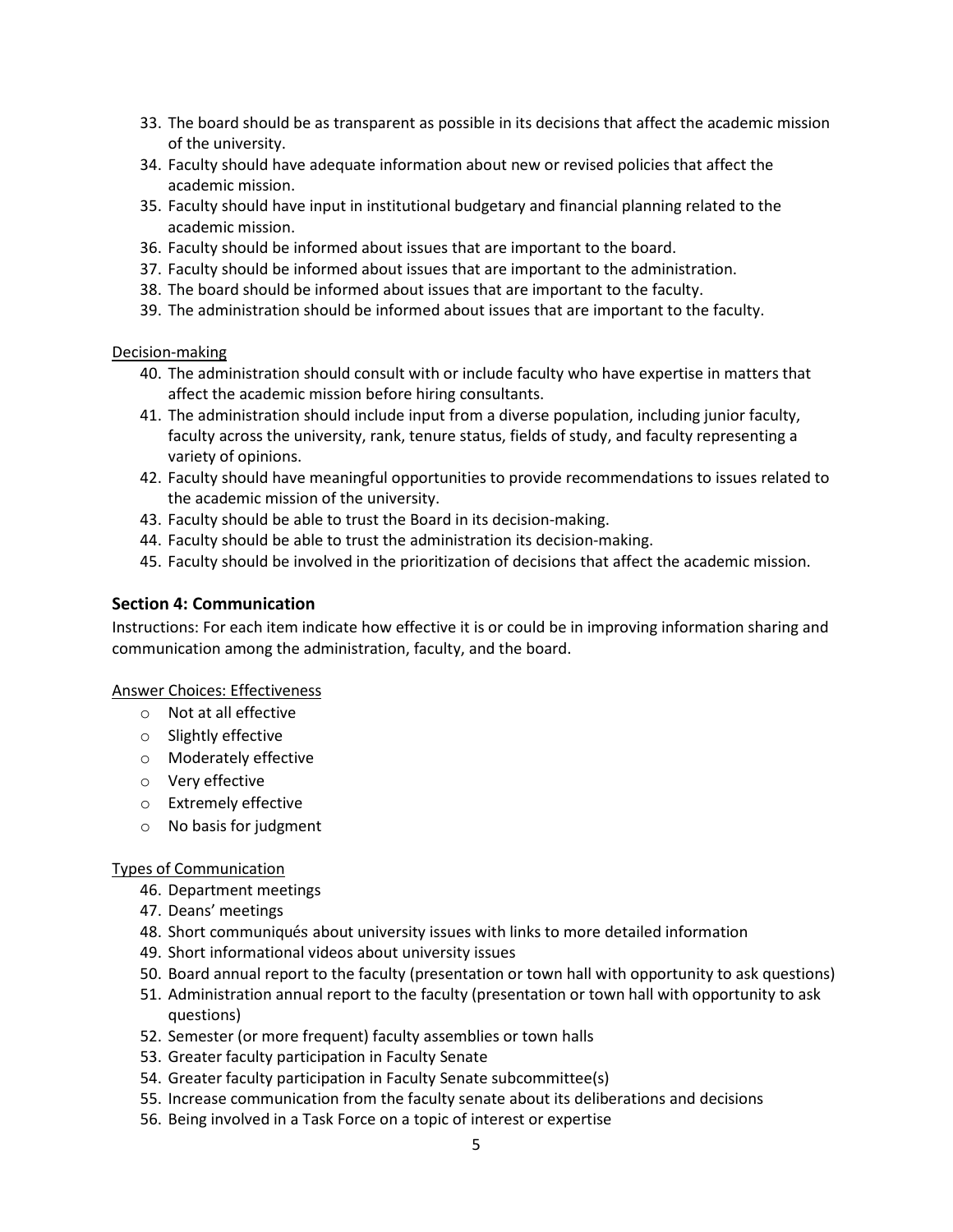- 57. Faculty representation on board committees
- 58. Faculty invited to dinners with the board during their meetings
- 59. Board participation in or attendance at faculty senate committee meetings
- 60. Educating faculty members about the board and its responsibilities
- 61. Educating the board about the faculty and their self-governance structure and academic culture
- 62. Include representation from a diverse faculty (by rank, college, tenure/contract, field, race/ethnicity, gender, etc.) when choosing members of task forces, committees, advisory or working groups
- 63. Intranet website to post questions and get updates
- 64. Other (please specify):

### **Section 5. Demographic Information (Faculty Only)**

- 65. What is your primary school or other designation?
	- o Columbian College of Arts and Sciences Arts and Humanities
	- $\circ$  Columbian College of Arts and Sciences Natural and Mathematical Sciences
	- o Columbian College of Arts and Sciences Social and Behavioral Sciences
	- o College of Professional Studies
	- o Elliott School of International Affairs
	- o Graduate School of Education and Human Development
	- o Law School
	- o Milken Institute School of Public Health
	- o School of Business
	- o School of Engineering and Applied Science
	- o School of Medicine and Health Sciences
	- o School of Nursing
	- o Medical Faculty Associates
	- o Other (please specify):\_\_\_\_\_\_\_\_\_\_\_\_\_

#### 66. What is your faculty rank?

- o Professor or University Professor
- o Assistant Professor
- o Associate Professor
- o Instructor
- 67. What is your tenure status?
	- o Tenured
	- o Tenure track
	- o Non-tenure accruing
- 68. For how long have you been a faculty member at GW?
	- o 5 years or less
	- $0<sub>6</sub>$  to 10 years
	- o 11 to 15 years
	- o 16 to 20 years
	- o 21 years or more